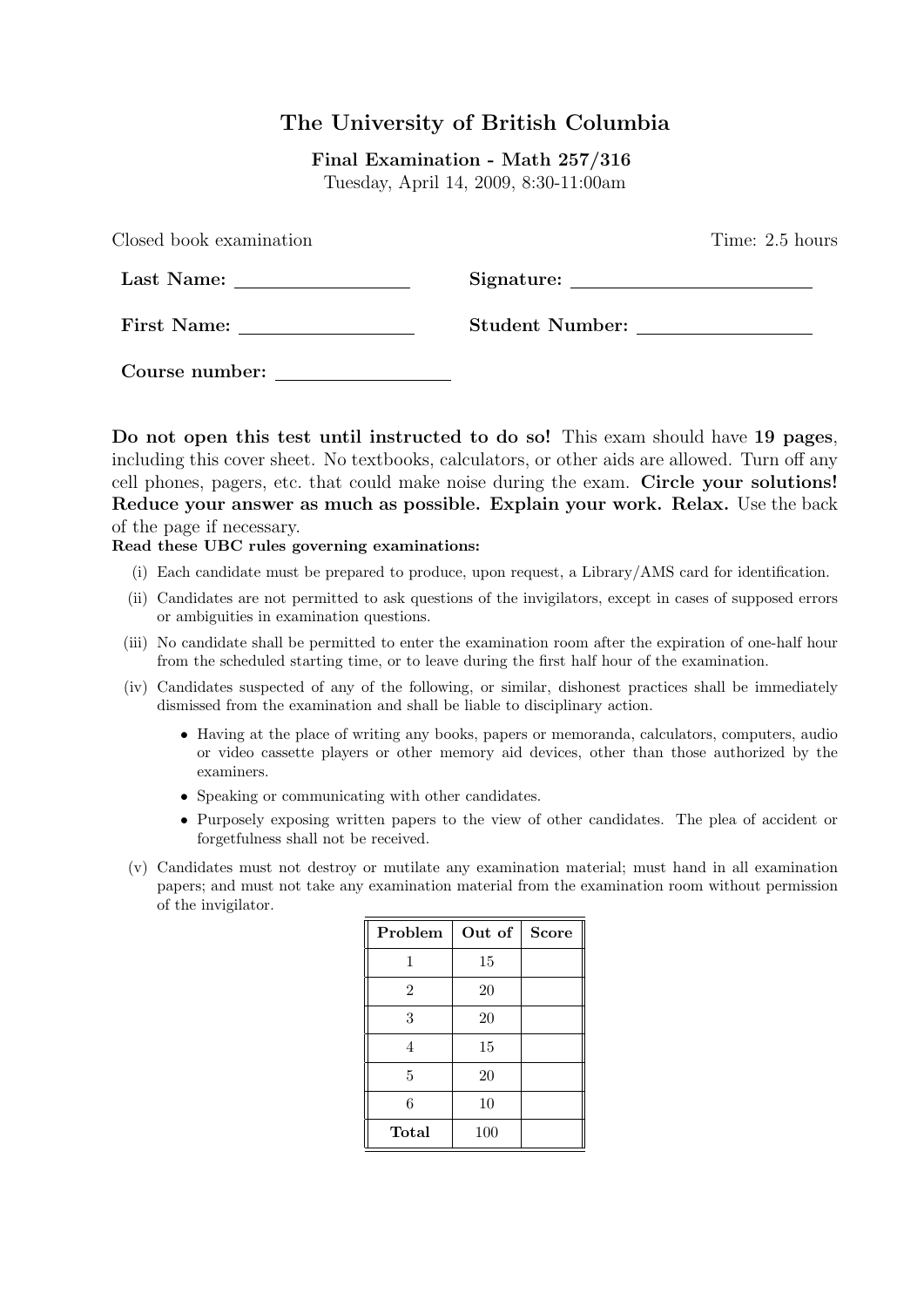## Problem 1 (total 15 points) Let

$$
f(x) = \begin{cases} 0 & \text{if } -1 \le x \le 0 \\ 1 - x & \text{if } 0 \le x \le 1 \end{cases}
$$

with  $f(x+2) = f(x)$ 

- (a) [10] Find the Fourier series corresponding to the given function  $f(x)$ .
- (b) [5] Sketch the graph of the function to which the series converges over two periods.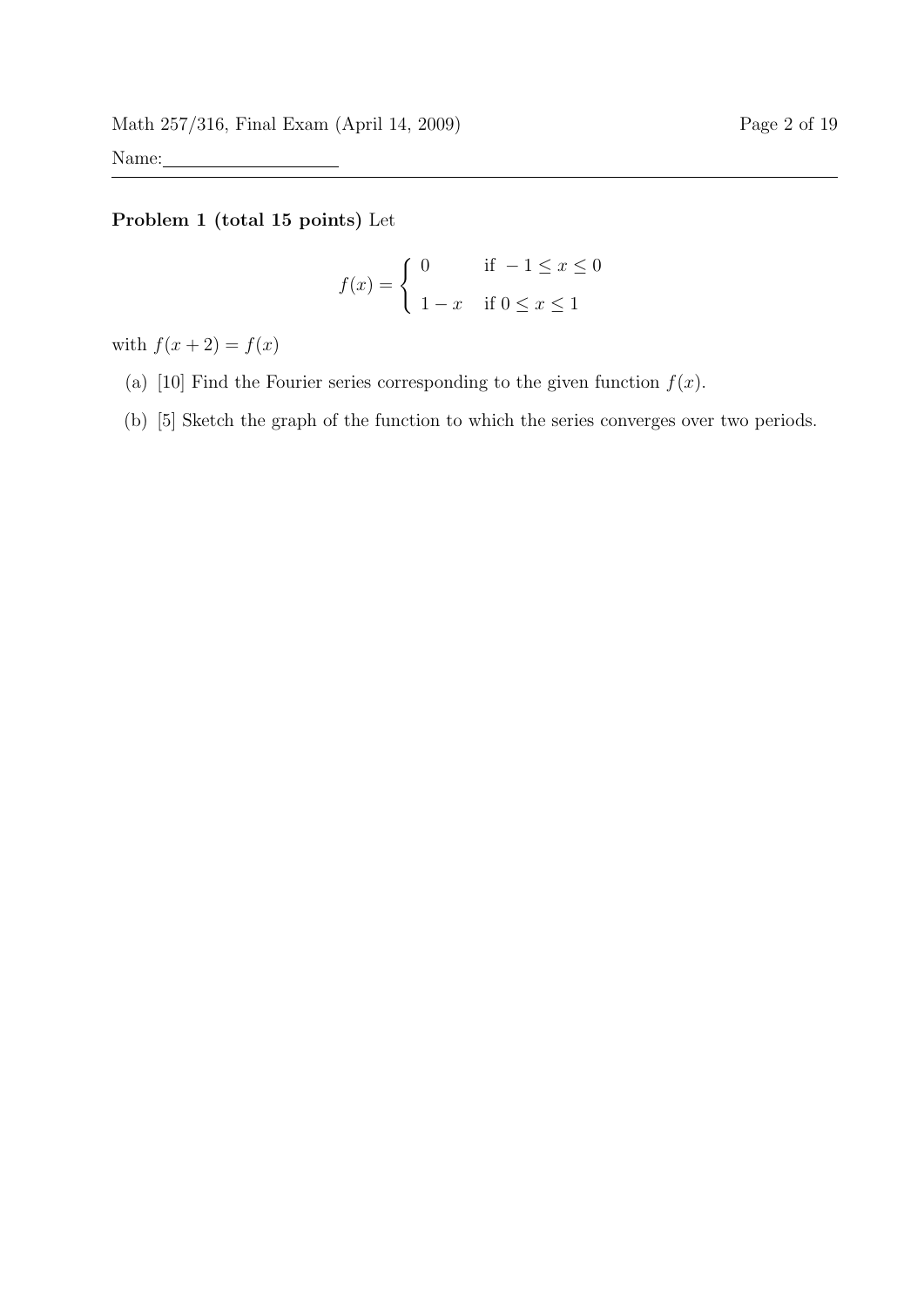extra page A (problem 1)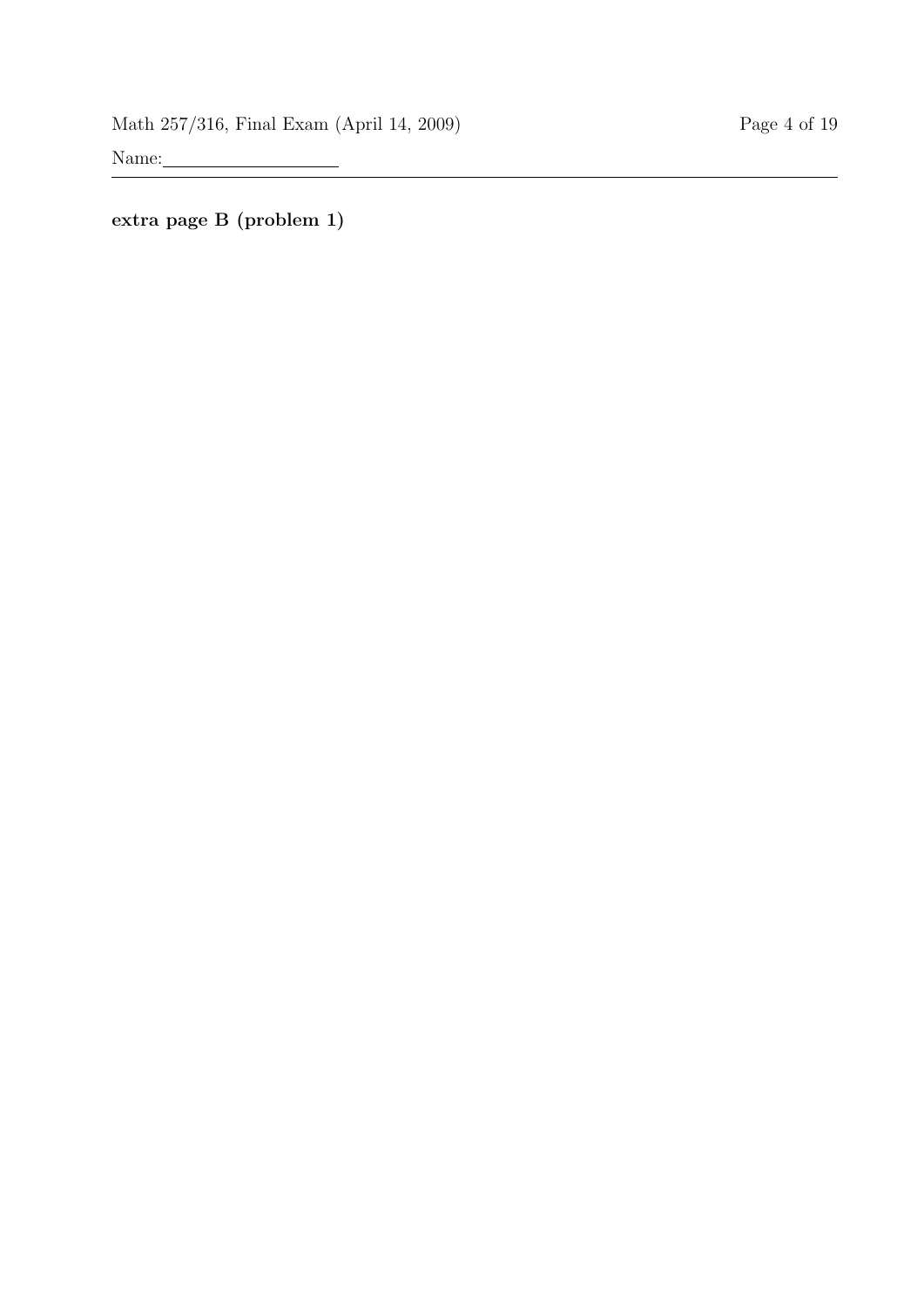#### Problem 2 (20 points)

Consider the differential equation

$$
x^{2}y'' + xy' + \left(x^{2} - \frac{9}{4}\right) = 0, \qquad x > 0.
$$

- (a) [5] Classify the point  $x_0 = 0$  as ordinary point, regular singular point, or irregular singular point.
- (b) [10] Find two values of r such that there are solutions of the form  $y(x) = \sum_{n=0}^{\infty} a_n x^{n+r}$ and find the recurrence relation for  $a_n$  in dependence on  $r$ .
- (c) [5] For the larger of the two values of r and for  $a_0 = 1$  and  $a_1 = 1$ , find the coefficients  $a_2, a_3, a_4$  and write the first 5 terms of the solution.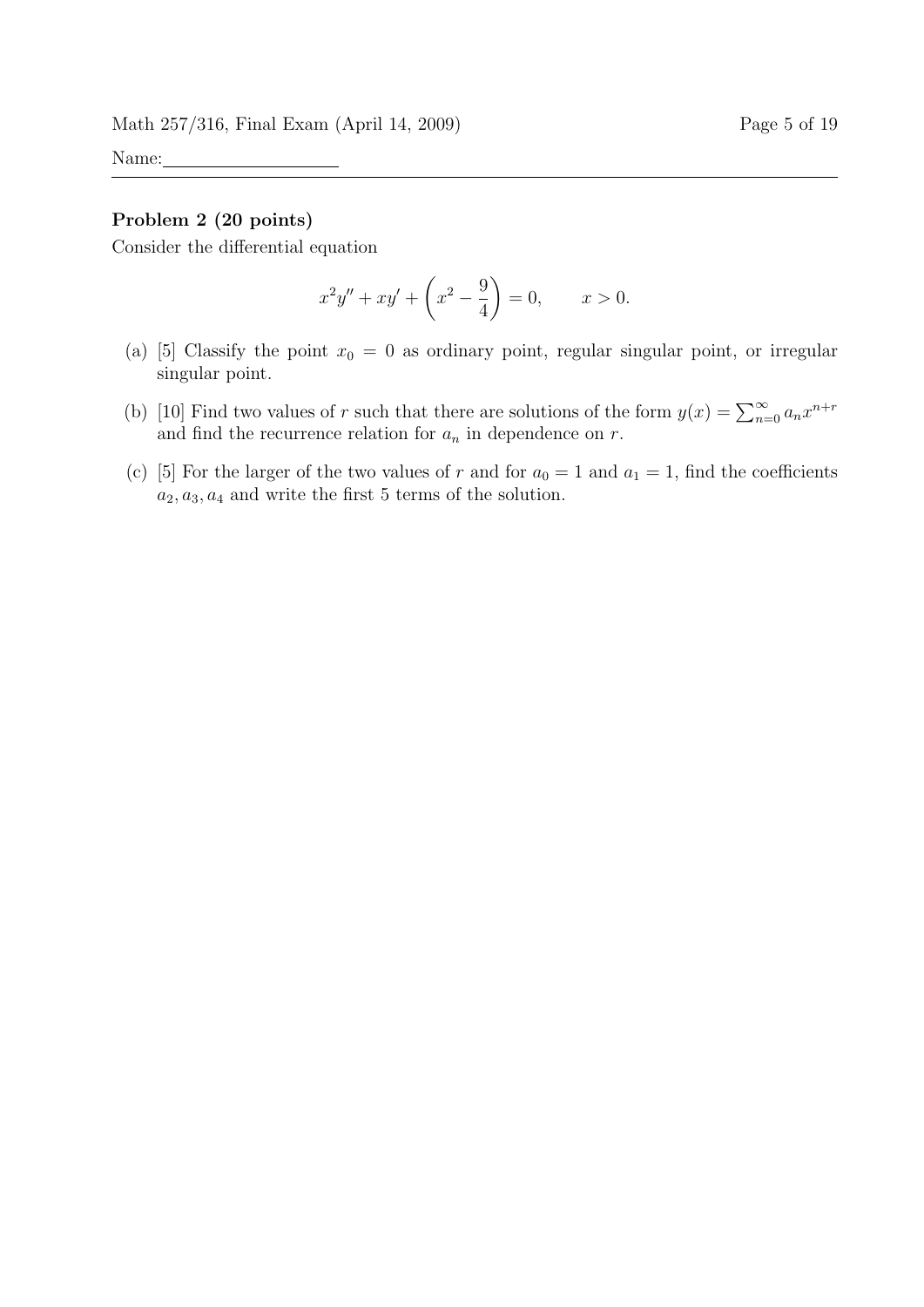extra page A (problem 2)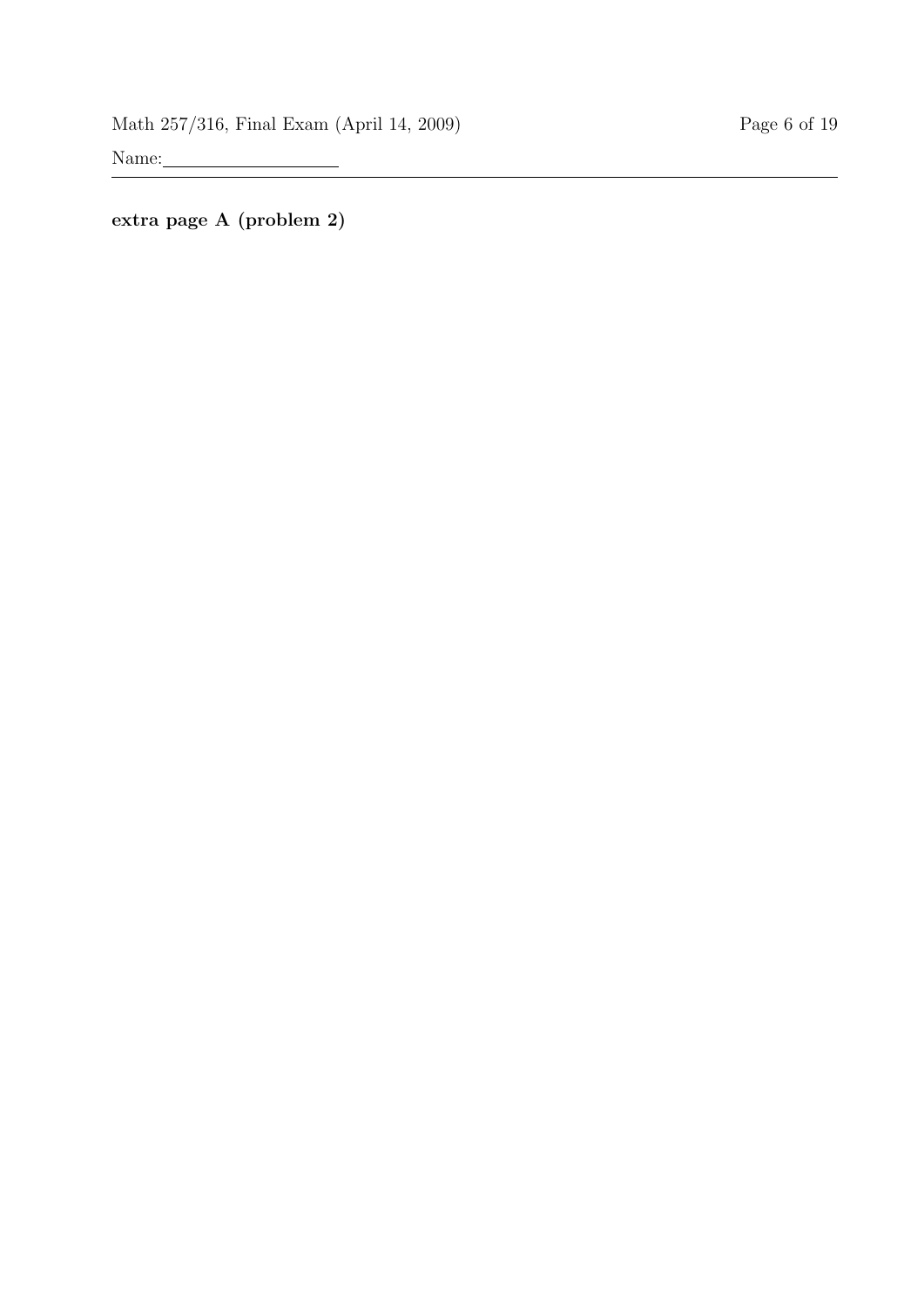extra page B (problem 2)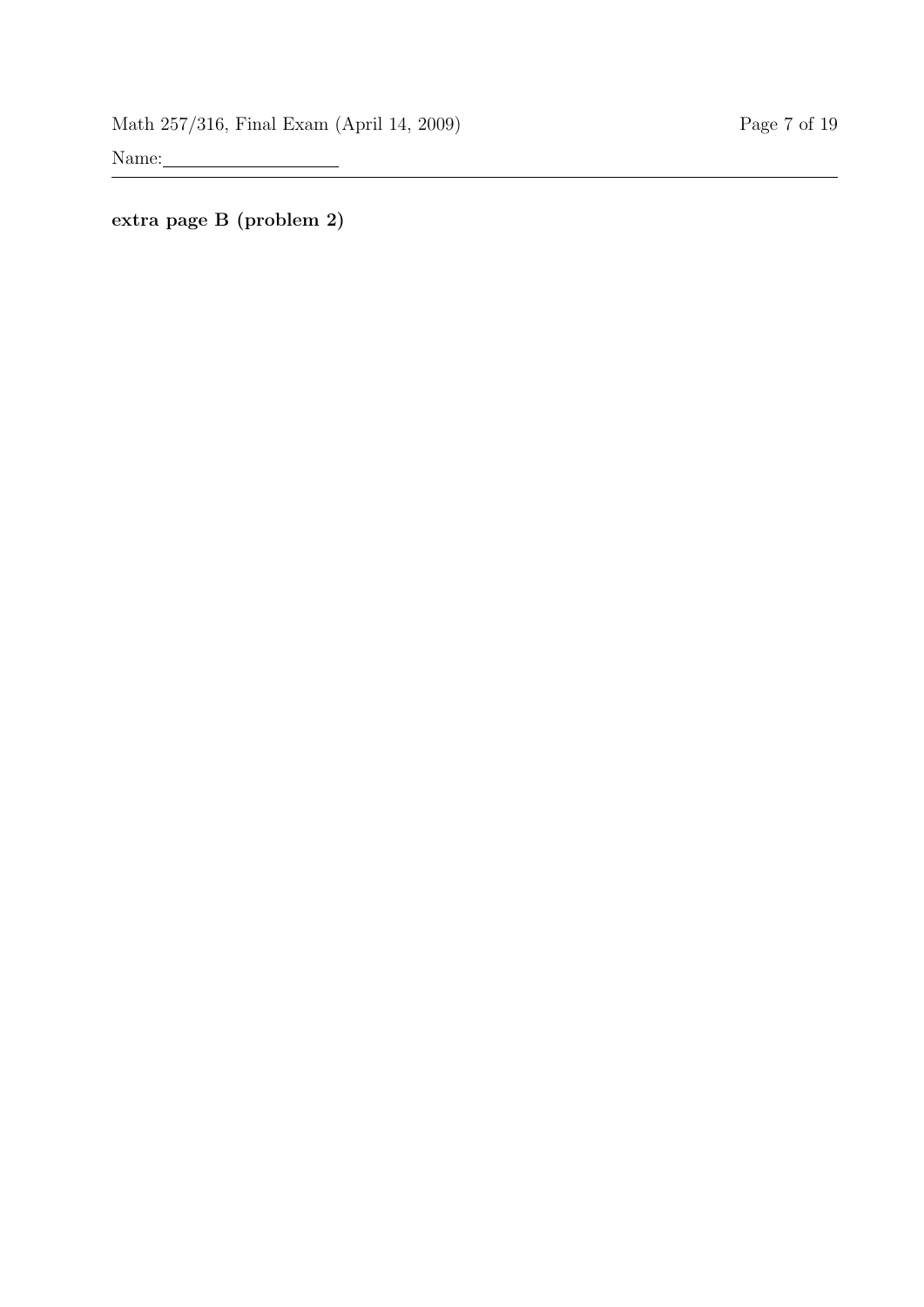## Problem 3 (20 points)

Find the solution  $u(x, t)$  of the following heat equation

$$
u_t = 9u_{xx}, \quad 0 < x < 1, \ t > 0
$$
\n
$$
u(0, t) = 2, \quad u(1, t) = 0
$$
\n
$$
u(x, 0) = -2x
$$

- (a) [5] Find the steady-state solution  $v(x)$ .
- (b) [15] Find the solution  $u(x, t)$ .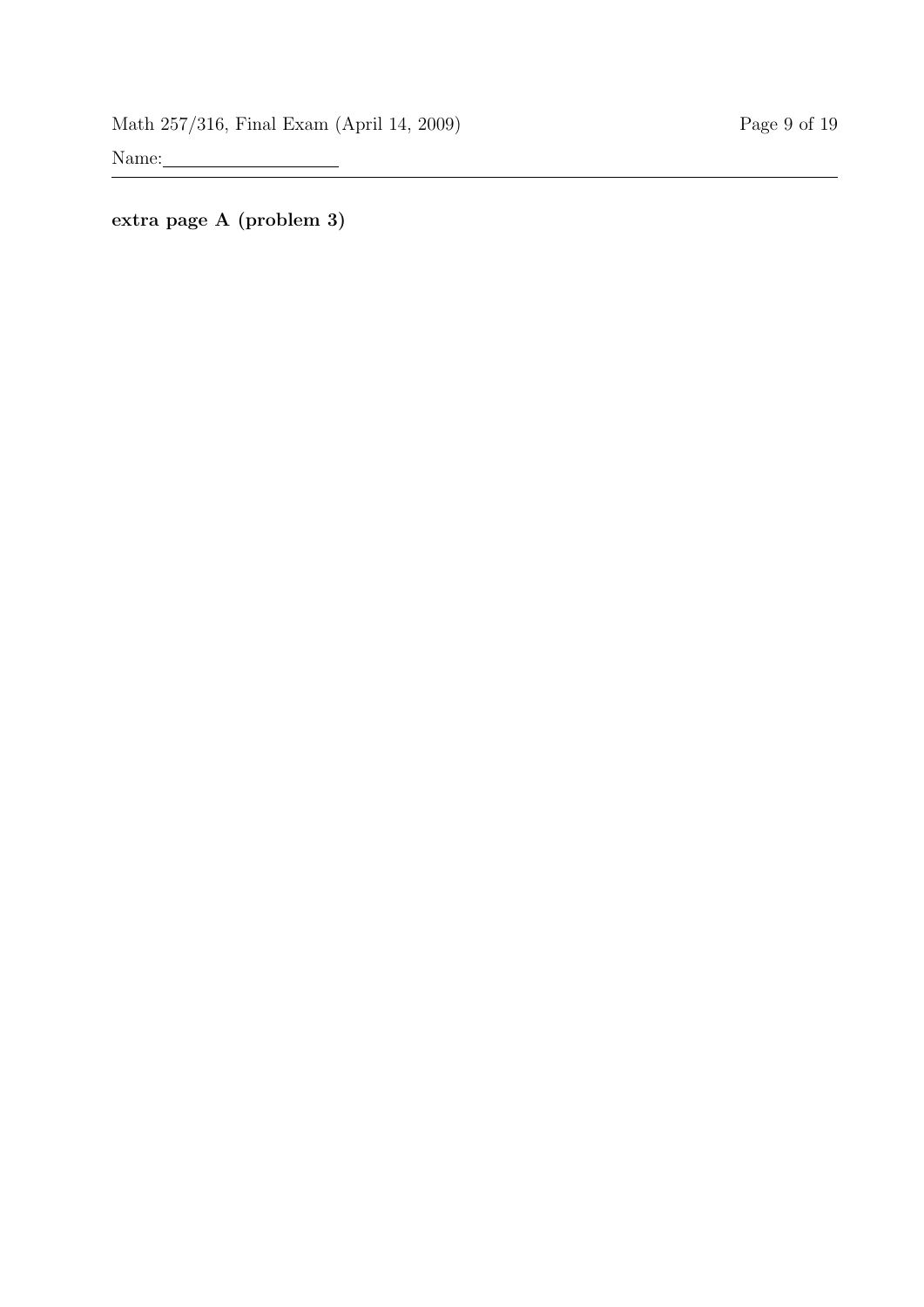extra page B (problem 3)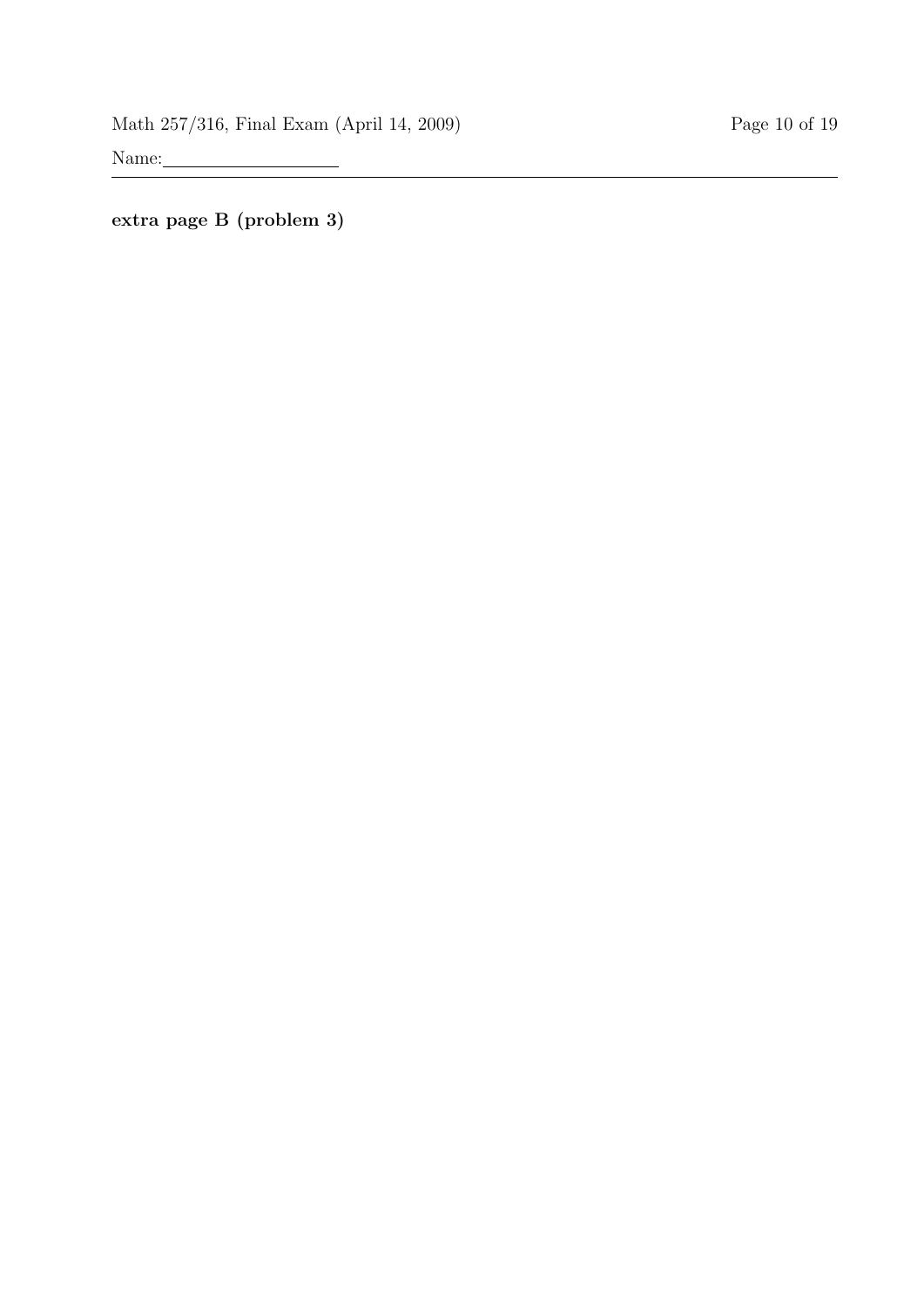## Problem 4 (15 points)

Find the solution  $u(r, \theta)$  of the following Laplace equation in a pie-shaped domain:

$$
u_{rr} + \frac{1}{r}u_r + \frac{1}{r^2}u_{\theta\theta} = 0, \qquad 0 < r < 1, \ 0 < \theta < \frac{\pi}{3},
$$
  
\n
$$
u_{\theta}(r, 0) = u_{\theta}(r, \frac{\pi}{3}) = 0,
$$
  
\n
$$
u(r, \theta) \text{ bounded for } r \to 0,
$$
  
\n
$$
u_r(1, \theta) = f(\theta) = \begin{cases} 1 & \text{if } 0 < \theta < \frac{\pi}{6}, \\ -1 & \text{if } \frac{\pi}{6} < \theta < \frac{\pi}{3}. \end{cases}
$$

(a) [5] Find the Fourier cosine series of  $f(\theta)$  for  $0 < \theta < \frac{\pi}{3}$ .

(b) [10] Find  $u(r, \theta)$ .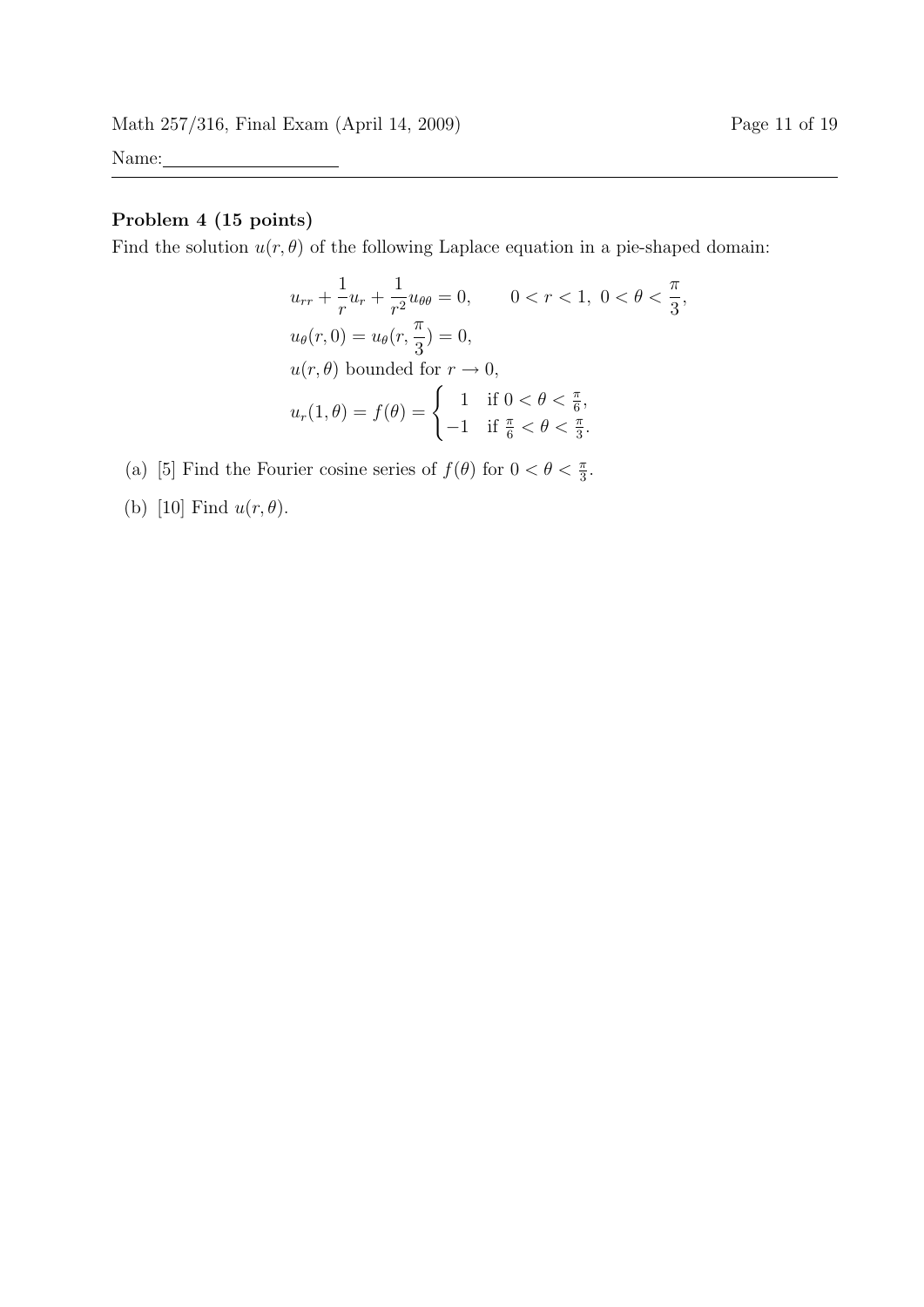extra page A (problem 4)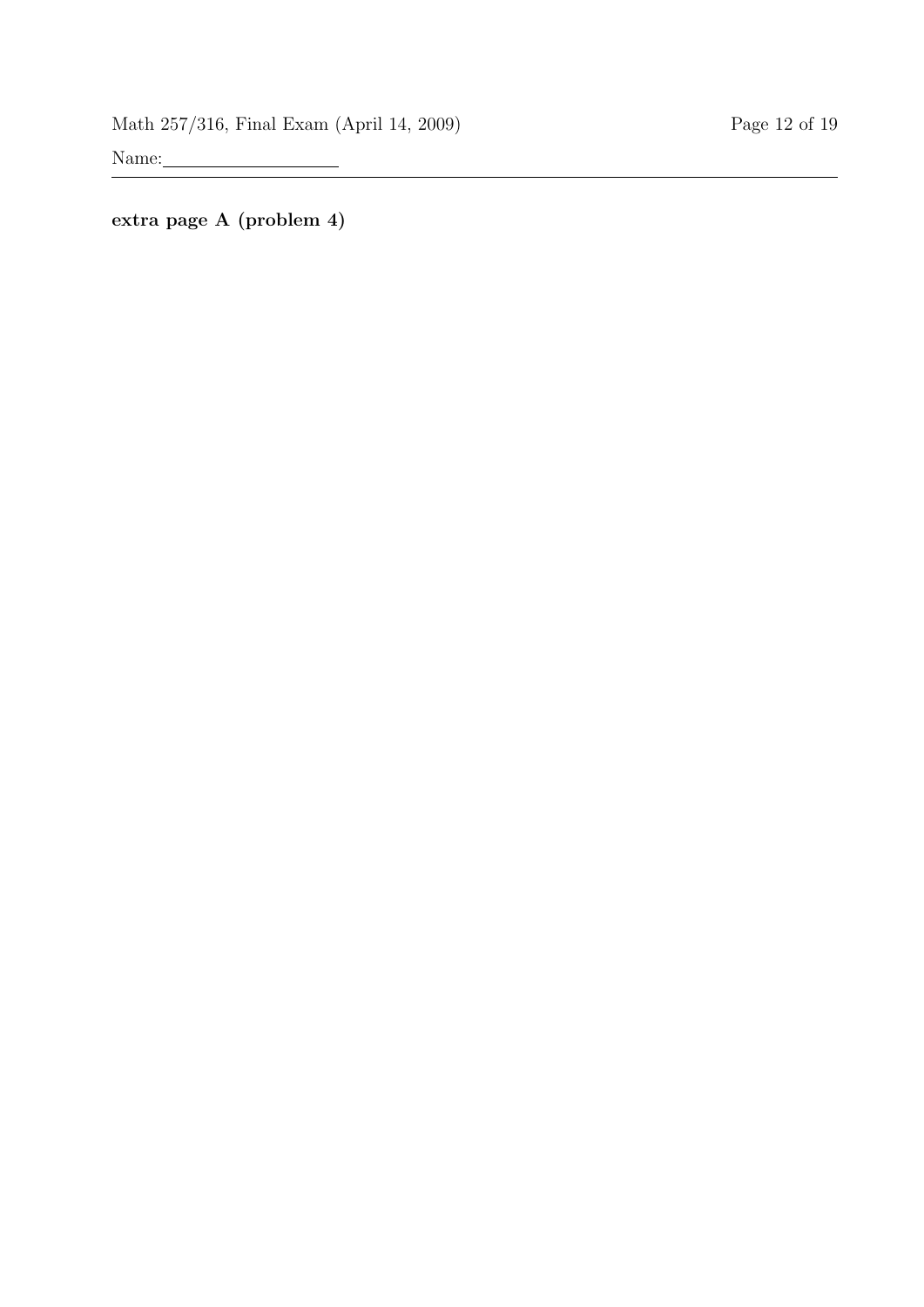extra page B (problem 4)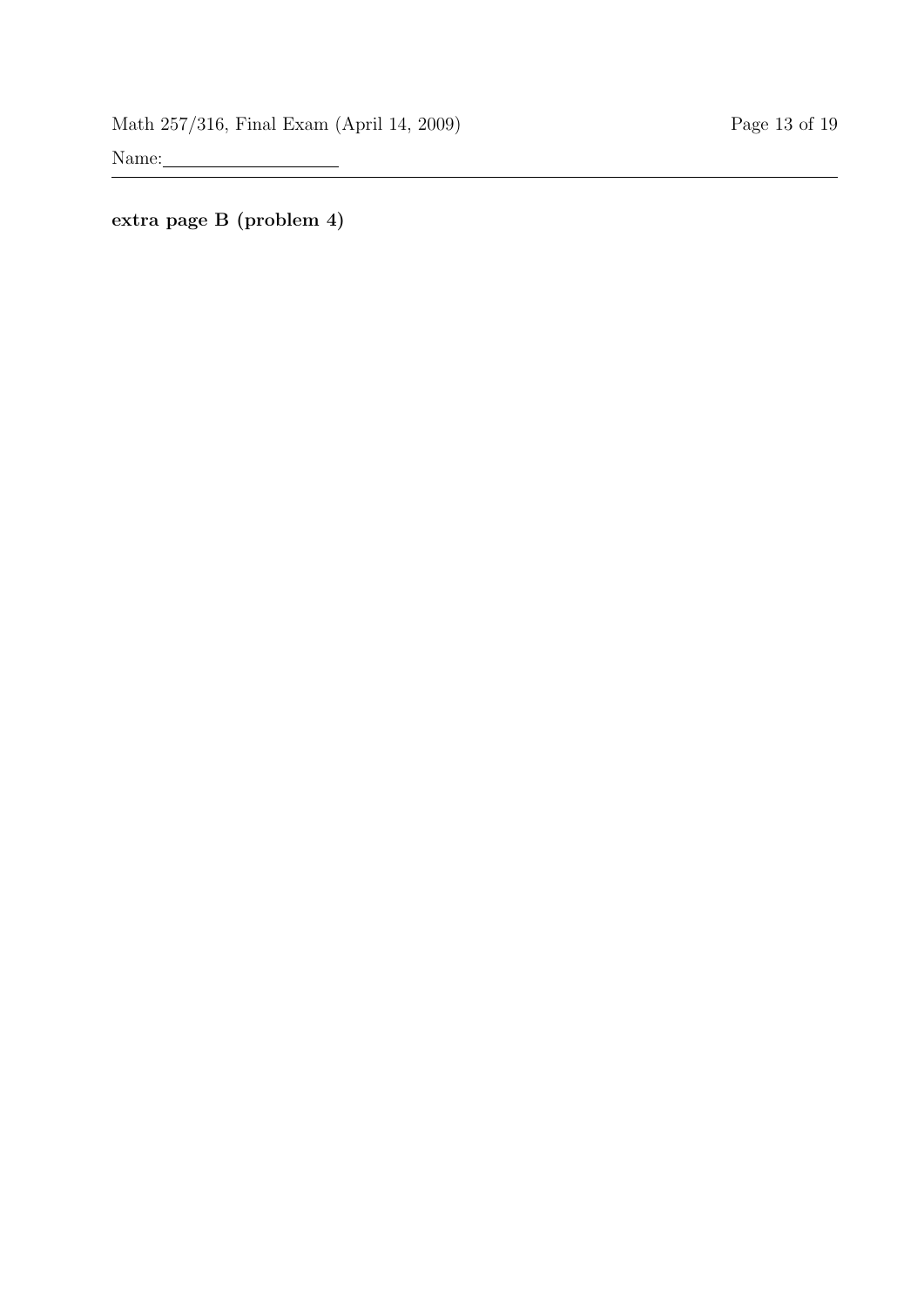### Problem 5 (20 points)

The steady-state temperature distribution  $u(x, y)$  of a square plate with one side held at 100◦ and the other three sides at 0◦ satisfies the following Laplace equation:

$$
u_{xx} + u_{yy} = 0, \t 0 < x < \pi, 0 < y < \pi,
$$
  
\n
$$
u(0, y) = 0, \t u(\pi, y) = 100,
$$
  
\n
$$
u(x, 0) = 0, \t u(x, \pi) = 0.
$$

Find the solution  $u(x, y)$ .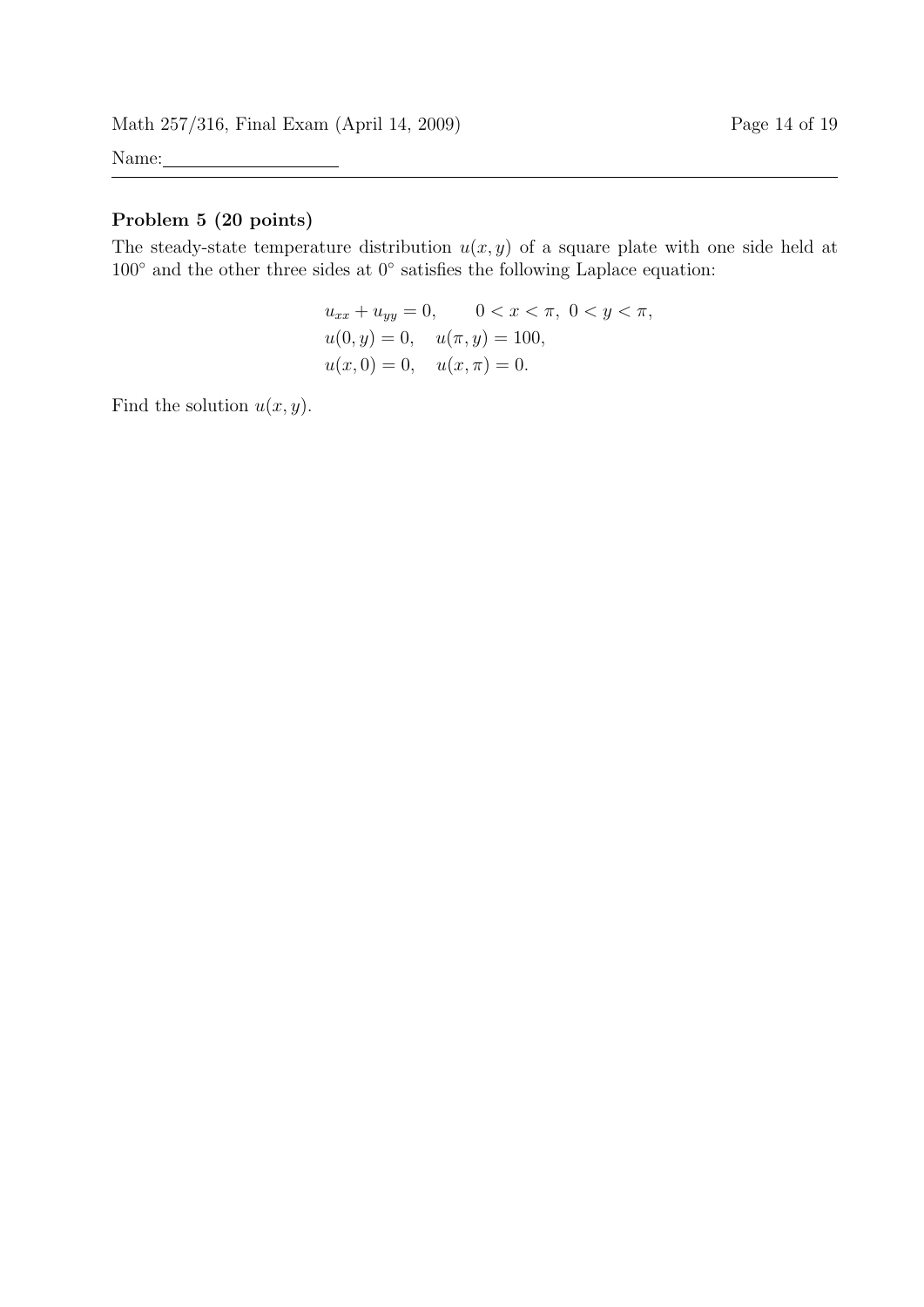extra page A (problem 5)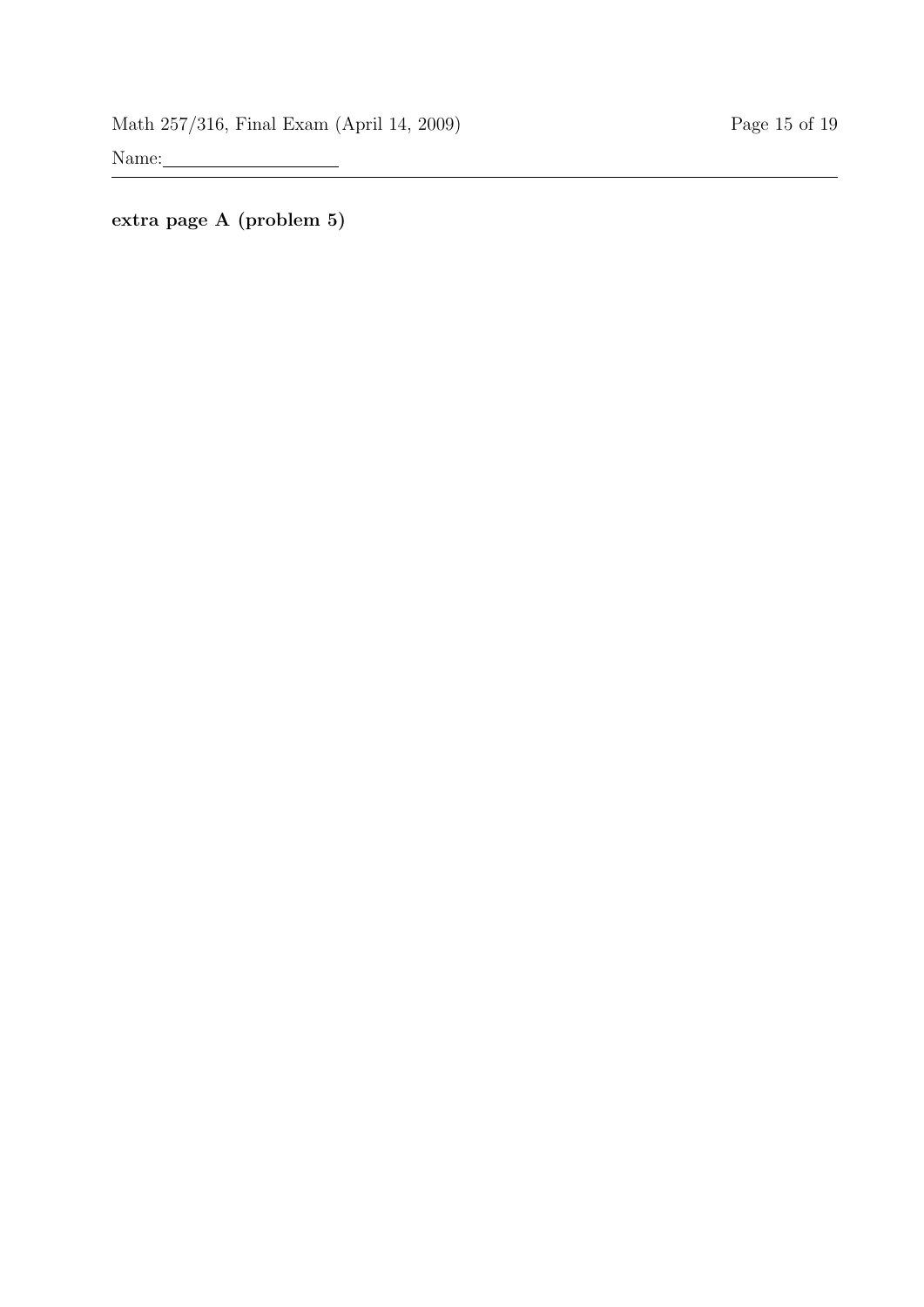extra page B (problem 5)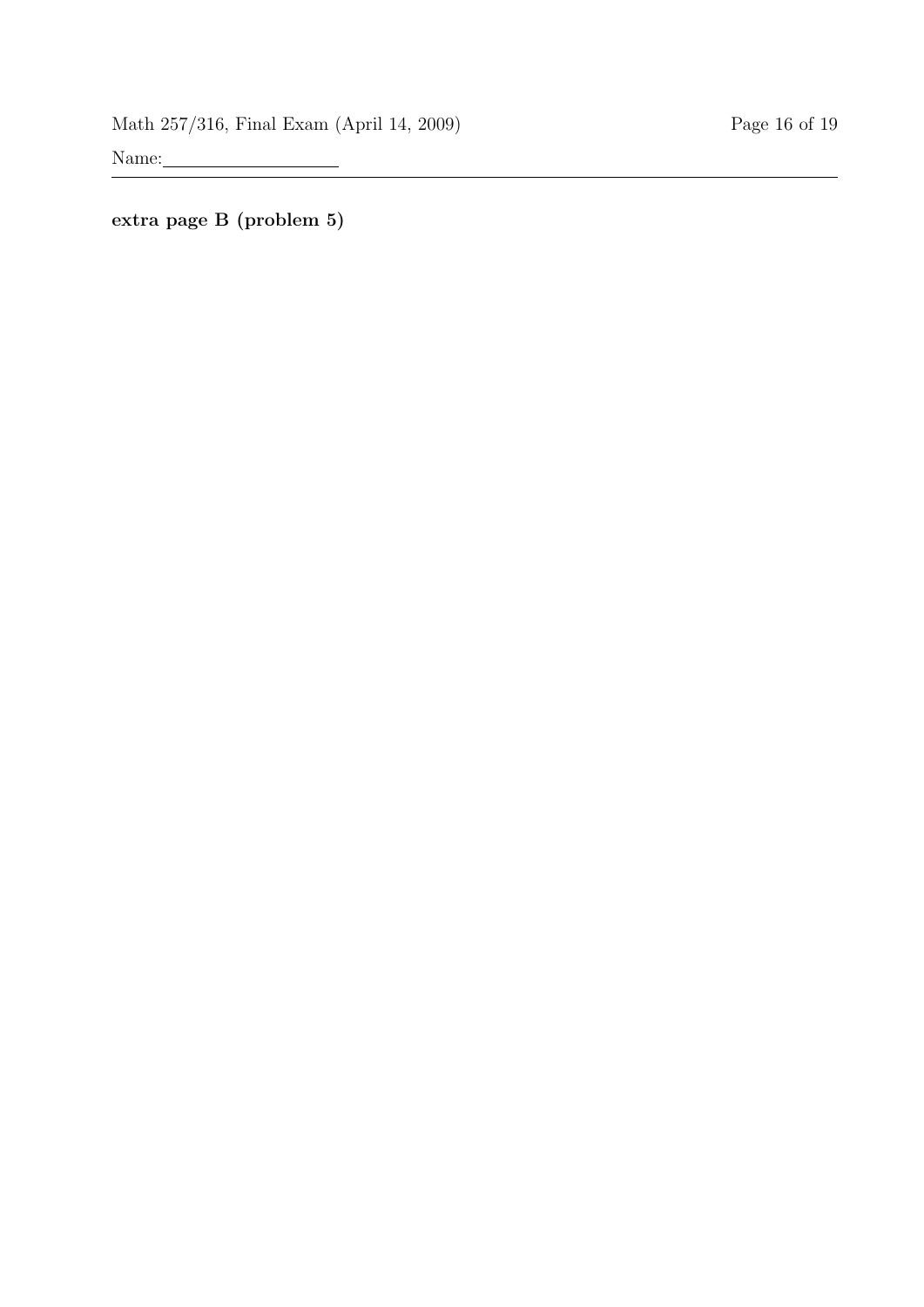### Problem 6 (10 points)

The vibrations of a damped string of length 1 are described by the damped wave equation:

$$
u_{tt} + 2\pi u_t = u_{xx}, \qquad 0 < x < 1, \ t > 0
$$
\n
$$
u(0, t) = 0, \quad u(1, t) = 0,
$$
\n
$$
u(x, 0) = \sin(3\pi x),
$$
\n
$$
u_t(x, 0) = 0,
$$

The solution is of the form  $u(x, t) = T(t) \sin(3\pi x)$ . (You don't have to show this.)

- (a) [5] Find the real-valued general form of  $T(t)$ .
- (b) [5] Find the real-valued solution  $u(x, t)$ .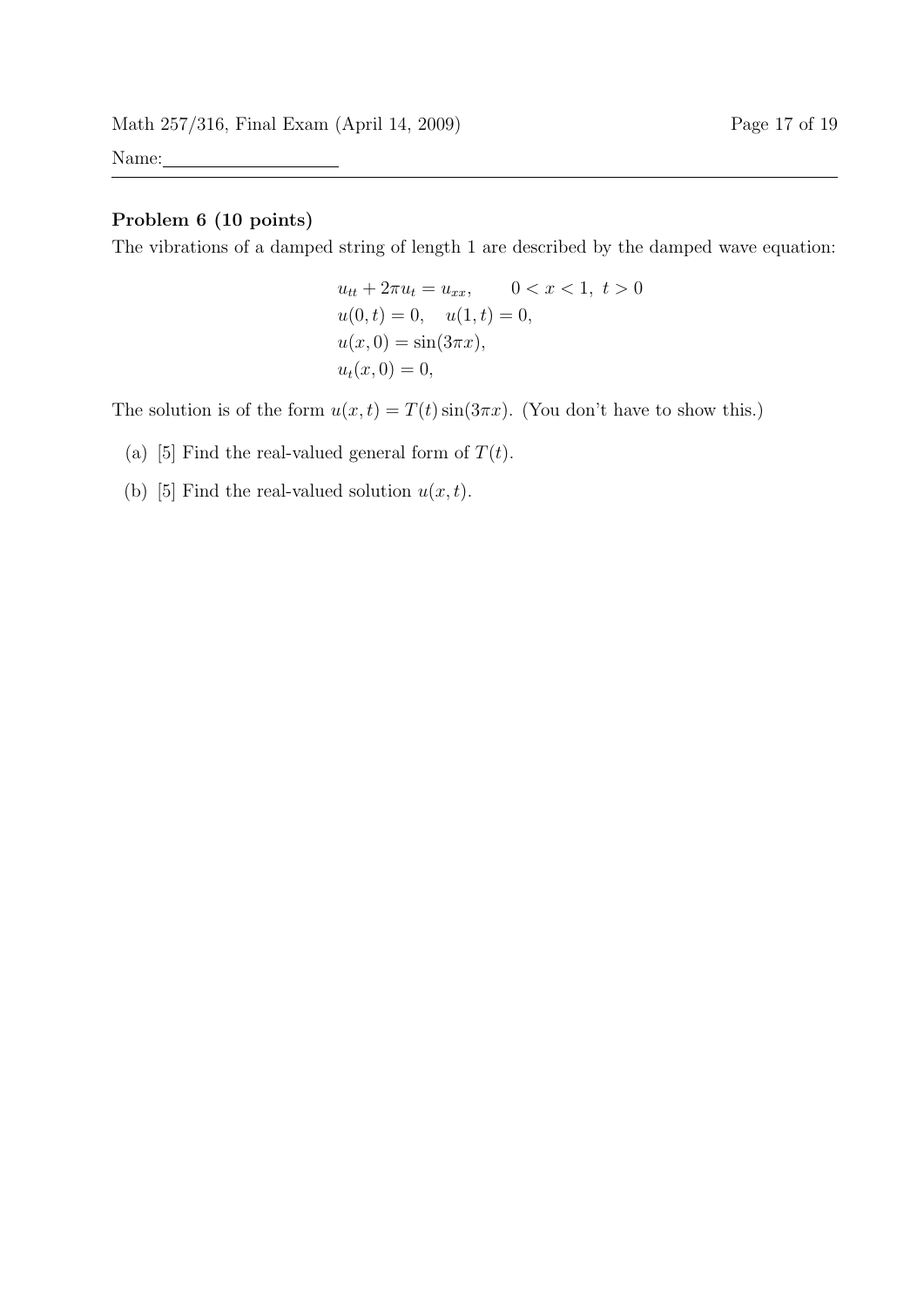extra page A (problem 6)